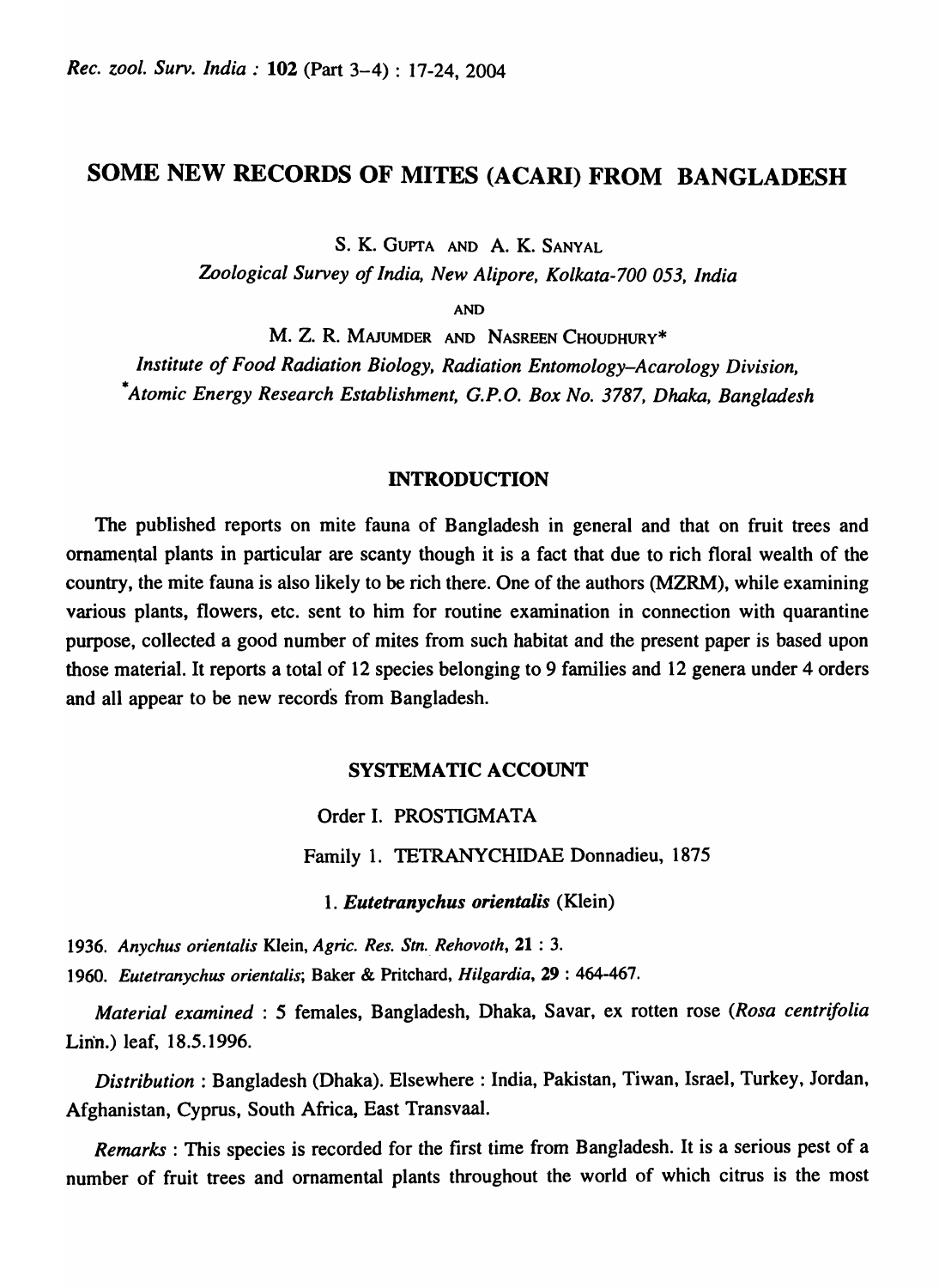important on which *it* causes substantial damage. All the previous records of *this* species were from leaves of various plants (Gupta & Gupta, 1994) but not on any rotten material like rotten rose leaf, as has been recorded here.

## *2. Oligonychus biharensis* (Hirst)

1925. Paratetranychus biharensis Hirst, *Bull. zoll. Soc. Lond.*, p. 69.

*1955. Oligonychus biharensis;* Pritchard & Baker, *Pacific Coast Ent. Soc. Mem. Ser.,* 2 : 364-365.

*Material examined:* 6 females, Bangladesh, Dhaka, Savar, ex rose *(Rosa centrifolia* Linn.) leaf, 22.6.1993.

*Distribution* : Bangladesh (Dhaka). Elsewhere : India, Philippines, Mauritius, Hawaii, Brazil, Antigua.

*Remarks:* Earlier this species has been recorded from a number of plants including rose (Gupta, 1985) but its record in Bangladesh was hitherto unknown.

## *3. Tetranychus urticae* Koch

*1836. Tetranychus urticae* Koch, *Deu. Crust. Myr. Arch. Fasc.* 1 : 10.

*Material examined:* Several females & males, Dhaka, Savar, ex Zinia *(Zinia elegans* Linn.) flower, 30.6.1996.

*Distribution: Bangladesh (Dhaka). Elsewhere: Cosmopolitan.* 

*Remarks:* This is a polyphagous species and has been recorded earlier on over 300 host plants (Gupta, 1985; Gupta & Gupta, 1994; Meyer, 1974; Smith-Meyer, 1987). It is a serious pest of a number of vegetables, fruit trees, oilseeds, spices, pulses and ornamental plants and the damage done by this mite causes serious economic loss to the growers.

## Family 2. TARSONEMIDAE Kramer, 1877

## *4. Tarsonemus* sp.

*Material examined:* 5 females, Bangladesh, Dhaka, Savar, ex Zinia *(Zinia elegans* Linn.) flower, 19.5.1993.

*Remarks* : The species of this genus has so far not been recorded from Bangladesh. Due to non-availability of male specimen, the specific identity could not be determined.

## Family 3. CHEYLETIDAE Leach, 1915

## *5. Cheyletus malaccensis* Oudemans

*1903. Cheyletus malaccensis* Oudemans, *Ent. Ber.,* 1(2) : 88.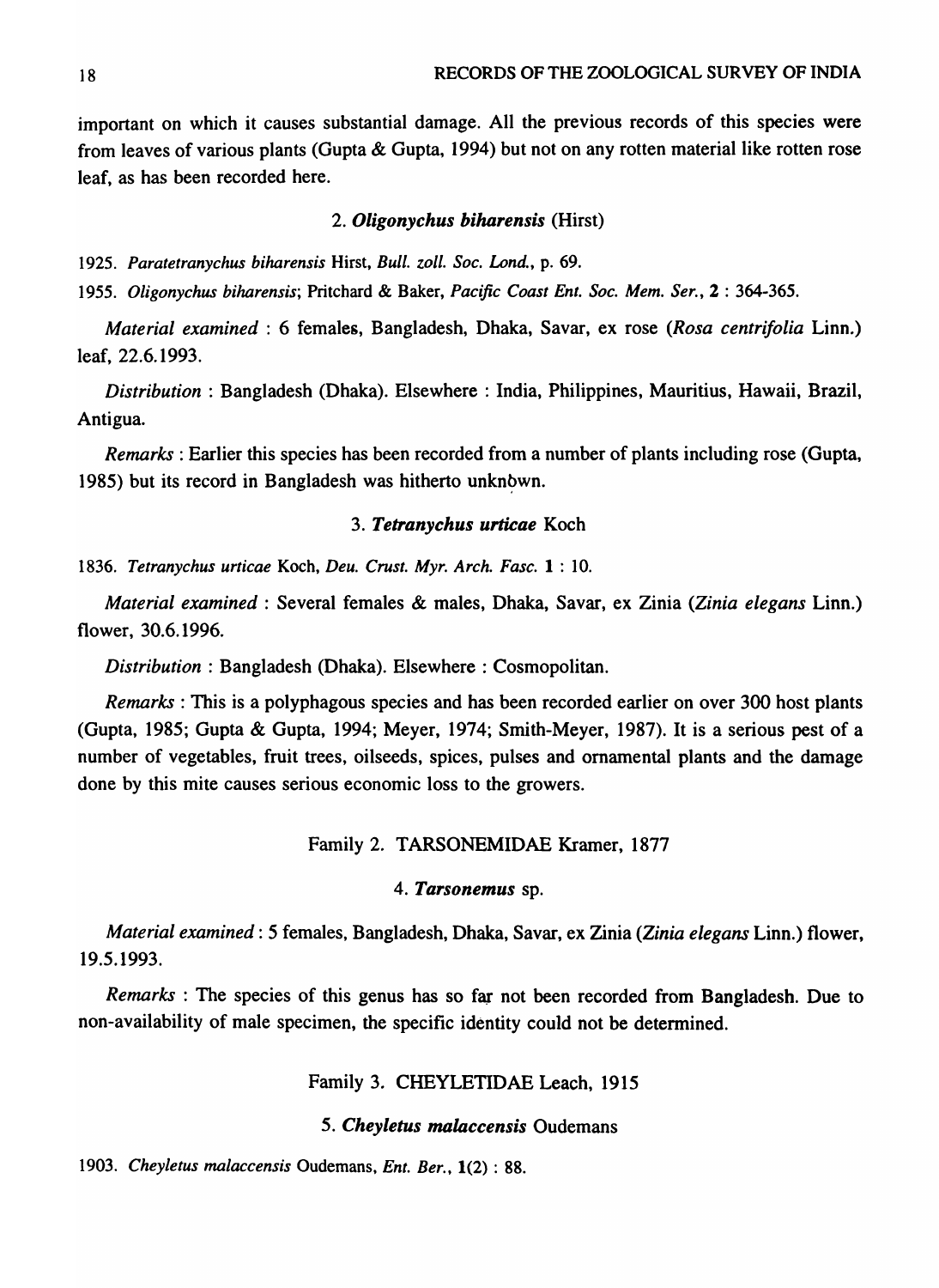*Material examined:* 4 females, Bangladesh, Dhaka, Savar, ex coriander *(Coriandrum sativum*  Linn.) 10.5.1997.

*Distribution:* Bangladesh (Dhaka). Elsewhere: India, Peru, Mexico, Europe, China, Malayasia, Philippines, Japan, USA.

*Remarks* : Originally, this species was described from Malacca straits on skin of the bird, *Psittinus cyanurus* and also was recorded in debris of leg hom. In India, it has been recorded to feed upon eggs of *Rhizopertha* on paddy, *Michelia champaca,* guava *(Psidum guajava* Linn.) and as predator. This species also predates on *Rhizopertha* and *Togoderma* eggs (Gupta, 2002).

## Family 4. CUNAXIDAE Thor, 1902

#### 6. *Cunaxa bambusae* Gupta & Ghosh

*1980. Cunaxa bambusae* Gupta & Ghosh, *Rec. zoo* I. *Surv. India,* 77 : 198-199.

*Material examined:* 6 females, Bangladesh, Dhaka, Savar, ex rose *(Rosa centrifolia* Linn.) leaf, 22.6.1993.

*Distribution:* Bangladesh (Dhaka). Elsewhere: India.

*Remarks:* Many species of this genus are efficient predators of plant feeding mites. However, in the present case, such observation has not been made.

## Order II. MESOSTIGMATA

### Family 5. PARASITIDAE Oudemans, 1901

#### *7. Parasitus* sp.

*Material examined:* 4 females, Bangladesh, Dhaka, Savar, ex rotten gourd *(Cucurbita pepo*  D.C.), 9.11.1998.

*Remarks* : The damaged condition of the specimens stood on the way of its specific identification.

#### Family 6. UROPODIDAE Berlese, 1917

## 8. *Fuscuropoda marginata* (Koch)

*1839. Notaspis marginata* Koch, In : Hughes (1976), *The mites of stored food and houses,* p. 366-368.

*Material examined: 3 females, Bangladesh, Dhaka, Savar, ex rotten sweet gourd <i>(Cucurbita maxima* Duchesne), 7.7.1995.

*Distribution:* Bangladesh (Dhaka). Elsewhere: India, Holland, Germany, Yugoslovia, England.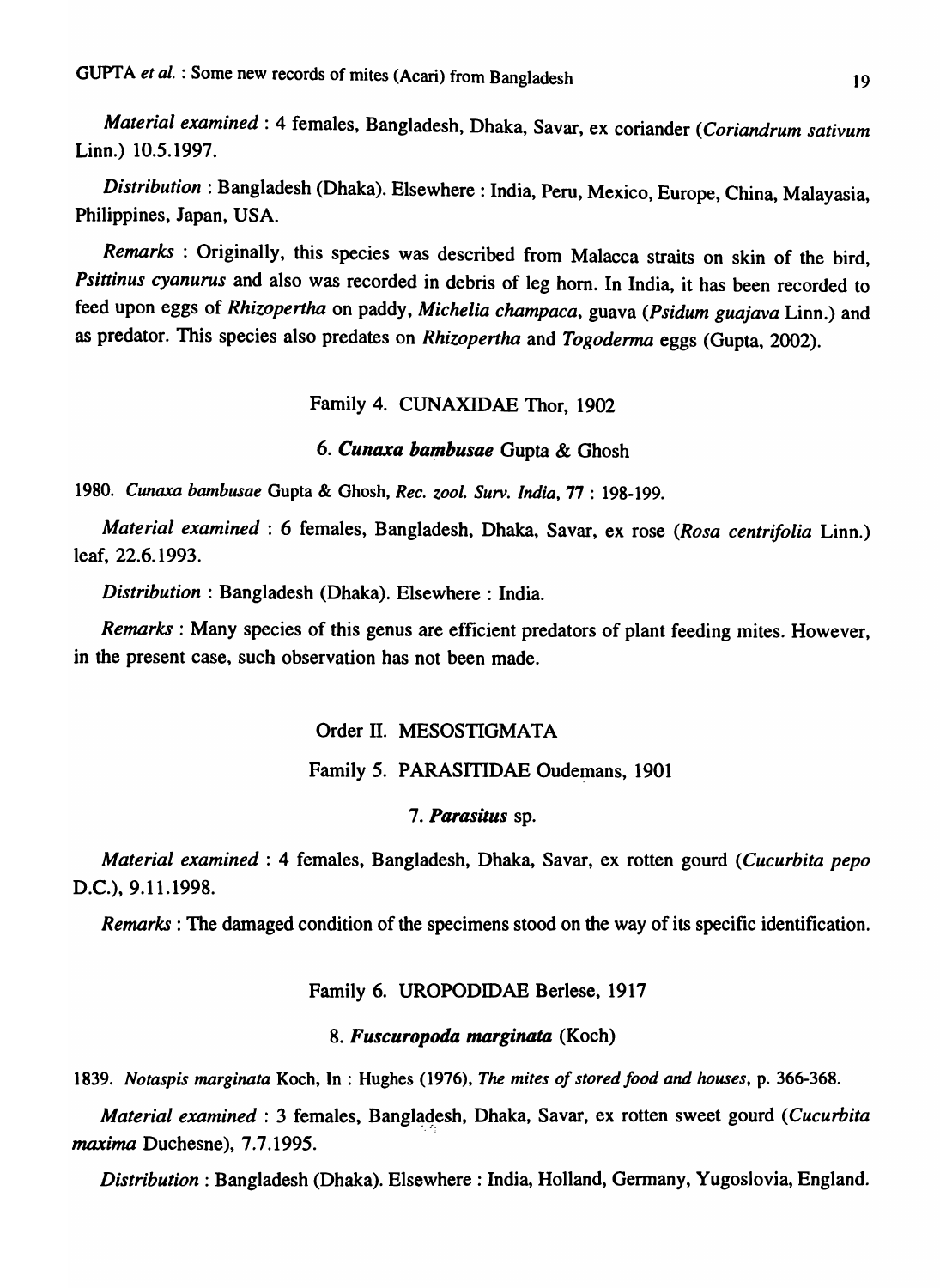*Remarks* : The occurrence of the species in rotten sweet gourd is quite obvious because of the fact that it is commonly available in rotten plant material as well as in manure. It has also been recorded in cucumber house (Hughes, 1976). It probably fed on fungi grown on rotten material.

Order III. ASTIGMATA

#### Family 7. SAPROGL YPHIDAE Oudemans, 1924

## *9. Calvolia* sp.

*Material examined:* 1 female, Bangladesh, Dhaka, Savar, ex *D. macutin, 15.5.1998.* 

*Remarks* : This is the first record of this genus from Bangladesh.

Family 8. ACARIDAE Leach, 1806

### *10. Rhizoglyphus robini* Claparede

*1869. Rhizoglyphus robini* Claparede, In : Hughes, 1976, *The mites of stored food and houses,* p. 116-122.

*Material examined:* 6 females, Bangladesh, Dhaka, Savar, ex rotten zinger *(Zingiber officinale*  Roscoe), 10.5.1997.

*Distribution* : Cosmopolitan.

*Remarks* : This mite is called the bulb mite as they commonly infest bulbs of potato (Hughes, 1976). It is also available on decaying plants. The occurrence of this mite on zinger is, therefore, nothing surprising. As per published information, it is more common on live bulbs than on decaying ones but in the present observation, the case was just the reverse. It also attacks onion, tulip, dahlia tubers, etc. in the field or in storage. The extent of damage sometimes may be serious (Gupta, 1985).

#### *11. Tyrophagus putrescentiae* (Schrank)

*1781. Acarus putrescentiae* Schrank, *Enun. Inst. Arnst. Indig., 521.* 

*Material examined:* 5 females, Bangladesh, Dhaka, Savar, ex tuber rose *(Polyanthes tuberosa*  Linn.), 7.8.1995; 7 females, Savar, ex rotten rose *(Rosa centrifolia* Linn.) leaf, 18.5.1996; 16 females, Savar, ex dried fruits, 15.10.1995; 12 females, Savar, ex nuts, 3.6.2000.

*Distribution* : Bangladesh (Dhaka). Elsewhere : Cosmopolitan.

*Remarks:* This species occurs in varied habitats but most common in laboratory fungal culture, stored food with high fat and protein content, dried eggs, ham, copra, cheese, different kinds of nuts, various kinds of seeds, banana, barley, tobaco, wheat flour, rotten flowers, etc. This is the first record of this species from Bangladesh.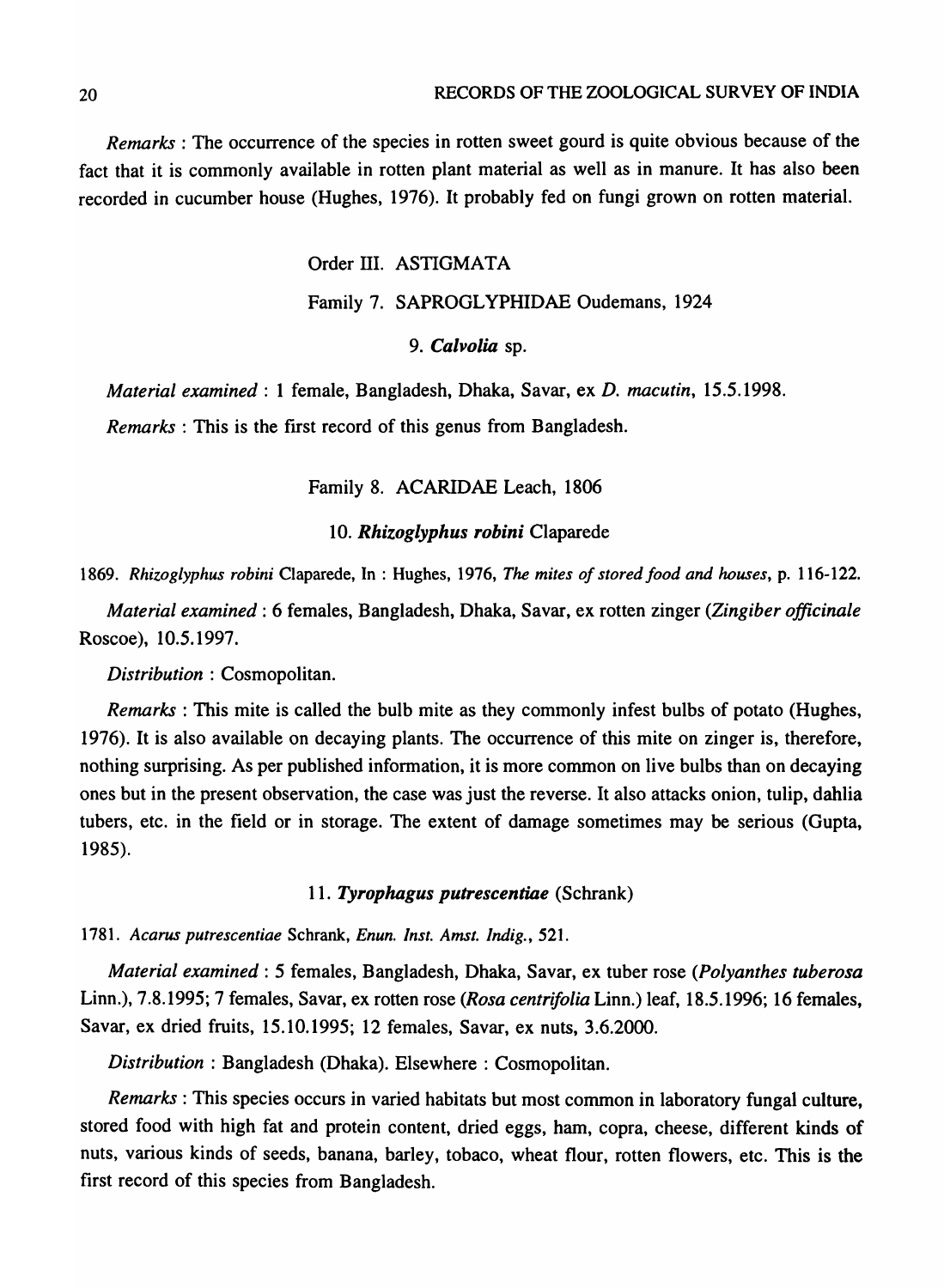# Order IV. CRYPTOSTIGMATA

## Family 9. AUSTRACHIPTERllDAE Luxton, 1985

## *12. Lamellobates palustris* Hammer

*1958. Lamellobates palustris* Hammer, *Biol. Skr. Dan. Vide Selsk.,* lO( 1) : 100.

*Material examined:* 4 females, Bangladesh, Dhaka, Savar, ex dung beetle, 23.10.1993.

*Distribution:* Bangladesh (Dhaka). Elsewhere: India, Pakistan, Indonesia, Seycheles, Thailand, Tonga, Tapu lsI., Fiji, Argentina.

*Remarks* : This species was earlier recorded from soil, litter, dung as well as on plants but so far it was not recorded from dung beetle as phoretic association. Hence, the present habitat appears to be interesting. Hitherto this species was unrecorded from Bangladesh.

## Keys to the orders, families, genera and species treated in this paper (Partly based upon Meyer *et al.,* 1973)

- 1. Pedipalp apotele represented by a tined seta situated near inner basal angle of tarsus, stigma situated dorsal to coxae II-IV and usually with elongated peritreme, tritostemum usually with lacineae, tectum present roofing gnathosoma ..................................... Mesostigmata, 4
- Apotele completely absent on pedipalp, stigma never situated dorsal to coxae II-IV ....... 2
- 2. Ambulacra of legs comprising of a median claw with a prominent pre-tarsus or an associated membranous pad or a stalked sucker-like organ, chelicera invariably chelate, trichobothria never present on idiosoma, stigma and tracheae absent .................................. Astigmata, 10
- Ambulacra of legs not as above, chelicerae chelate or variously modified into piercing stytels or hook-like organ, idiosoma often with trichobothria, a respiratory system usually present ..................................................................................................................................... 3
- 3. Propodosomal trichobothria when present usually without conspicuous pseudostigmata, chelicerae rarely chelate, dentate, pedipalps various, often with tjhia and tarsus forming thumb claw complex, tracheae when present opening by paired stigmata situated between the chelicerae or on to the dorsal surface of propodosoma and often with associated peretremes, usually weakly sclerotized mite ................................................... Prostigmata, 5
- One pair of propodosomal trichobothria almost invariably present and comprising piliform, barbed or clavate pseudostigmatid organ arising from conical depressions, the pseudostigmata, chelicerae typically chelata, dentate, pedipalps simple, tibia never with distal claw, tracheal system when present, opening to the exterior in the acetabular cavities of legs I and II or in the form of brachytracheae opening to the legs I and II or the pseudostigmata, idiosoma normal, well sclerotized mites ...................................................................... Cryptostigmata\*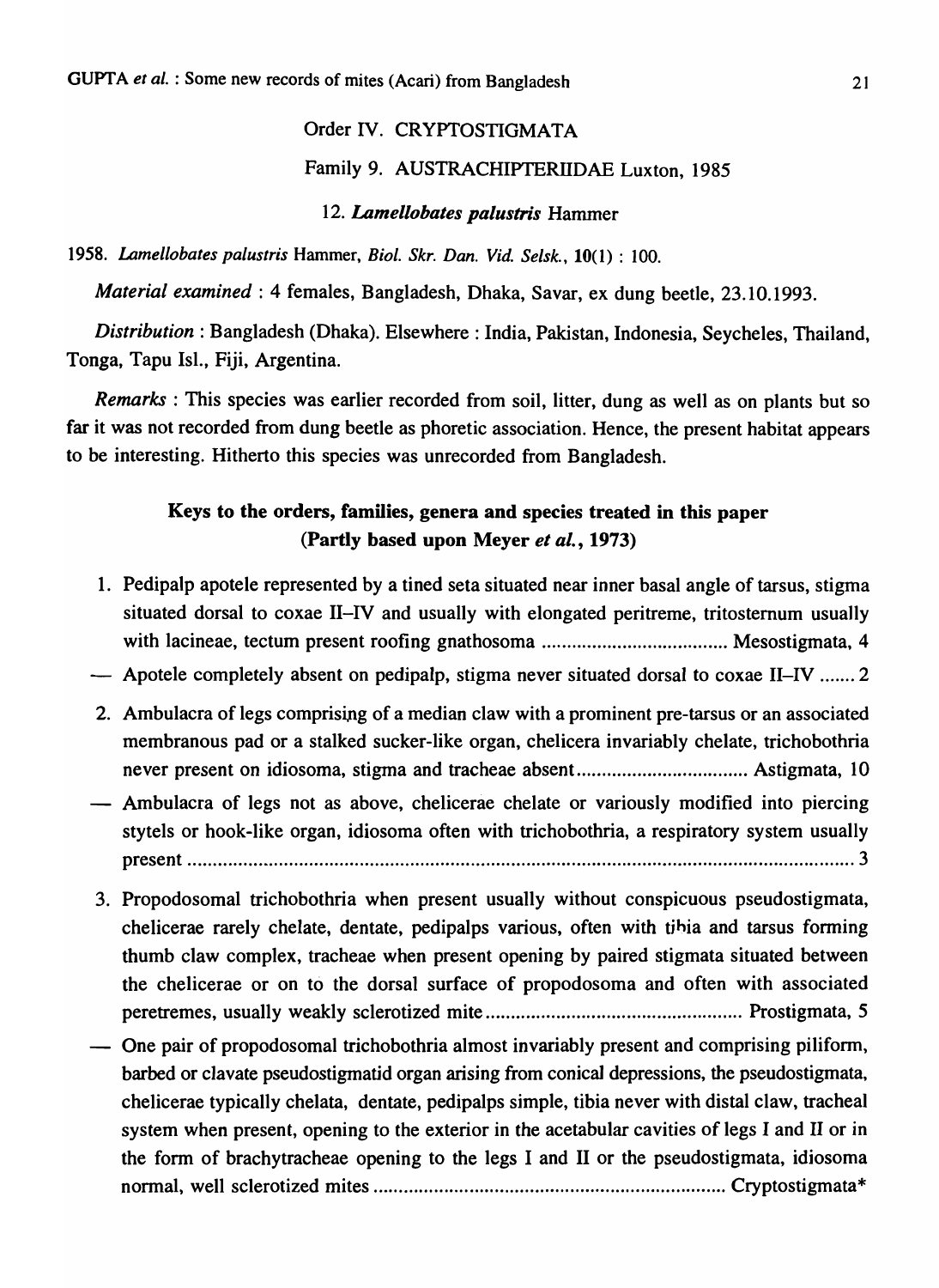- \* N otogaster poronotic i. *e.* area porosae, sacculi or pori present; pteromorphae immovable, prodorsum with tutorium immovable, lamellae broad, sometimes synlamellata type, usually with 6 pairs of genital setae ................................................ Austrachipteriidae\*\*
- \*\* Lamellae broad, situated close together, completely separated as far as the transversal ridge which connects the lamellae basally, anterior border of lamellae without free tips, notogastral setae situated not only along the borders but also on the middle part ........ . ...... ........................................................ .................................................. *LAmellobates\*\*\**
- \*\*\*Other lamellar cuspides short and narrow, sensillus with long stalk, club-shaped, head beset with fine setae, notogastral setae 9 pairs, genital setae 6 pairs ............................ ....................................................................................................... *wmellobates ·palustris*
- 4. Hypostomal setae 2 and 3 forming a transverse row posterior to hypostomal setae I, tritostemum usually removed from coxae I ......................................................... *Gamasina\** 
	- Metasternal shields in the female large, flanking the anterior portion of genital shield, spermatophoral process of movable digit of male chelicera fused with the digit distally ....................................................................................... *Parasitus (Parasitus* sp.)
- Hypostomal setae 1, 2, 3 in linear series, tritostemum usually partially or completely covered by the enlarged flattened coxae I, leg grooves usually developed ........................... Uropodina\*
	- Tibia I with 3 dorsal seta  $(1-2/2-1)$  genu I with one anterolateral seta, femoral ridges usually present on all legs, base of tritostemum usually longer than wide and often covered by enlarged coxae I, leg depressions shallow or lacking ............ Uropodidae\*\*
	- \*\* The distal surface covered by a shield enlarged by a continuous marginal shield with smooth inner border, from it arises a number of setae which are characteristically bent at an angle near their base, but a few terminal ones, straight, pectinate ......................... ............. .................. .............. ...................... ........ ........ ...... .... ....... *Fuscuropoda marginata*

5. Gnathosoma with a minute palpi lying closely appressed laterally, chelae tiny and stylet-

- like with 4 pairs of legs, stigma of female opening behind gnathosoma on propodosoma, male without stigma or tracheae, empodium without a membranous flap-like organ attached to claws ........................................................................................................... Tarsonemidae\*
	- Leg IV of male with distinct tibia and tarsus, their combined length being less sthan  $\frac{1}{2}$ of femur and less than 3 times the basal width of femur IV ................. *Tarsonemus* sp.
- Gnathosoma usually conspicuous, with large chelicerae, palpi usually well developed, rarely without 4 pairs of legs, stigma opens at base of chelicerae, empodium free, pad-like or claw-like arising from tarsus ................................................................................................. 6
- 6. Without palpal thumb-claw complex\*
	- With 2 pairs of genital suckers, the relatively long palpi turned inward distally ........... ........................... ...... ........................ ....... ....... .......... .................................. .... Cunaxidae\*\*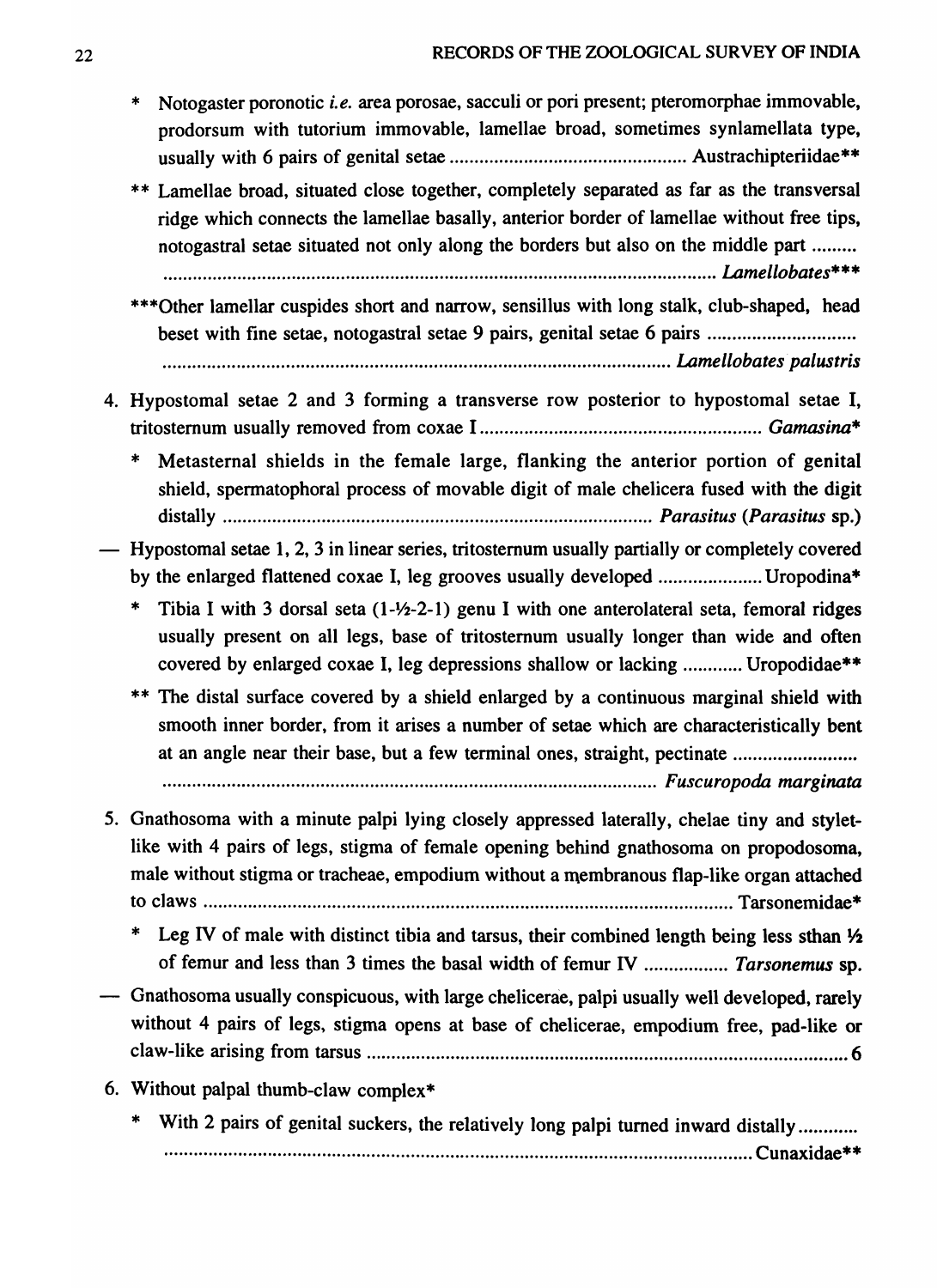|    | ** Palp genu apically without elongate apophysis, tarsi I-IV long, slender and attenuate,                                                                                                                                                                                       |
|----|---------------------------------------------------------------------------------------------------------------------------------------------------------------------------------------------------------------------------------------------------------------------------------|
|    | - With a palpal thumb-claw complex, in some cases the claw may be small or obsolete, if                                                                                                                                                                                         |
|    | 7. Cheliceral bases closely fused with gnathosoma and without indication of suture, peritreme                                                                                                                                                                                   |
|    | *<br>Setae on margins of dorsal plates acicular, fusiform or narrow, spatulate, conspicuously<br>barbed, no fan-shaped anal setae, dorsomedian setae when present, few in number, tiny                                                                                          |
|    |                                                                                                                                                                                                                                                                                 |
|    | Cheliceral bases fused with each other but not with gnathosoma, having setae conspicuous;<br>peritremes usually present on anterior portion of propodosoma*                                                                                                                     |
|    | *<br>Tarsi I, II with specialised duplex setae, female genitalia wrinkled, stylophore relatively                                                                                                                                                                                |
| 8. | Tarsus I dorsally with a single pair of usually associated duplex setae, empodium claw-like<br>or rudimentary*                                                                                                                                                                  |
|    | $\ast$                                                                                                                                                                                                                                                                          |
|    | ** 3 <sup>rd</sup> and 4 <sup>th</sup> dorsocentral hysterosomal setae forming a square  Eutetranychus orientalis                                                                                                                                                               |
|    | Tarsus I dorsally with 2 pairs of closely associated duplex setae, empodium claw-like or                                                                                                                                                                                        |
|    | 9. Empodium claw-like with proximoventral hairs, duplex setae on tarsus I distal and                                                                                                                                                                                            |
|    | Tarsi I with 3 pairs of proximoventral hairs on empodium  Oligonychus indicus<br>$\ast$                                                                                                                                                                                         |
|    | - Empodium splits distally usually into 3 pairs of hairs, duplex setae on tarsus I well                                                                                                                                                                                         |
|    | 10. Claw attached to apex of tarsus by a pair of short, thick condylophores; with claw and<br>condylophores surrounded by a short cushion-like pulvillus, which is broadly attached to<br>the tarsus, propodosoma and hysterosoma separated by a sejugal furrow; female genital |
|    | Claw free in pulvillus and condylophores absent or claw attached to a pair or long, thin<br>condylophores, pulvillus also elongated but still broadly attached to tarsus*                                                                                                       |
|    | Body setae fine, hair-like, mostly quite long, never strongly pectinate or foliate, nor with<br>*<br>forked or truncated ends; sejugal furrow always present; female genital opening very                                                                                       |

large, usually between coxae III and IV; cuticle transparent, finely striated of delicate membranous consistency, never bearing papillae .............. Saproglyphidae *(Calvolia* sp.)